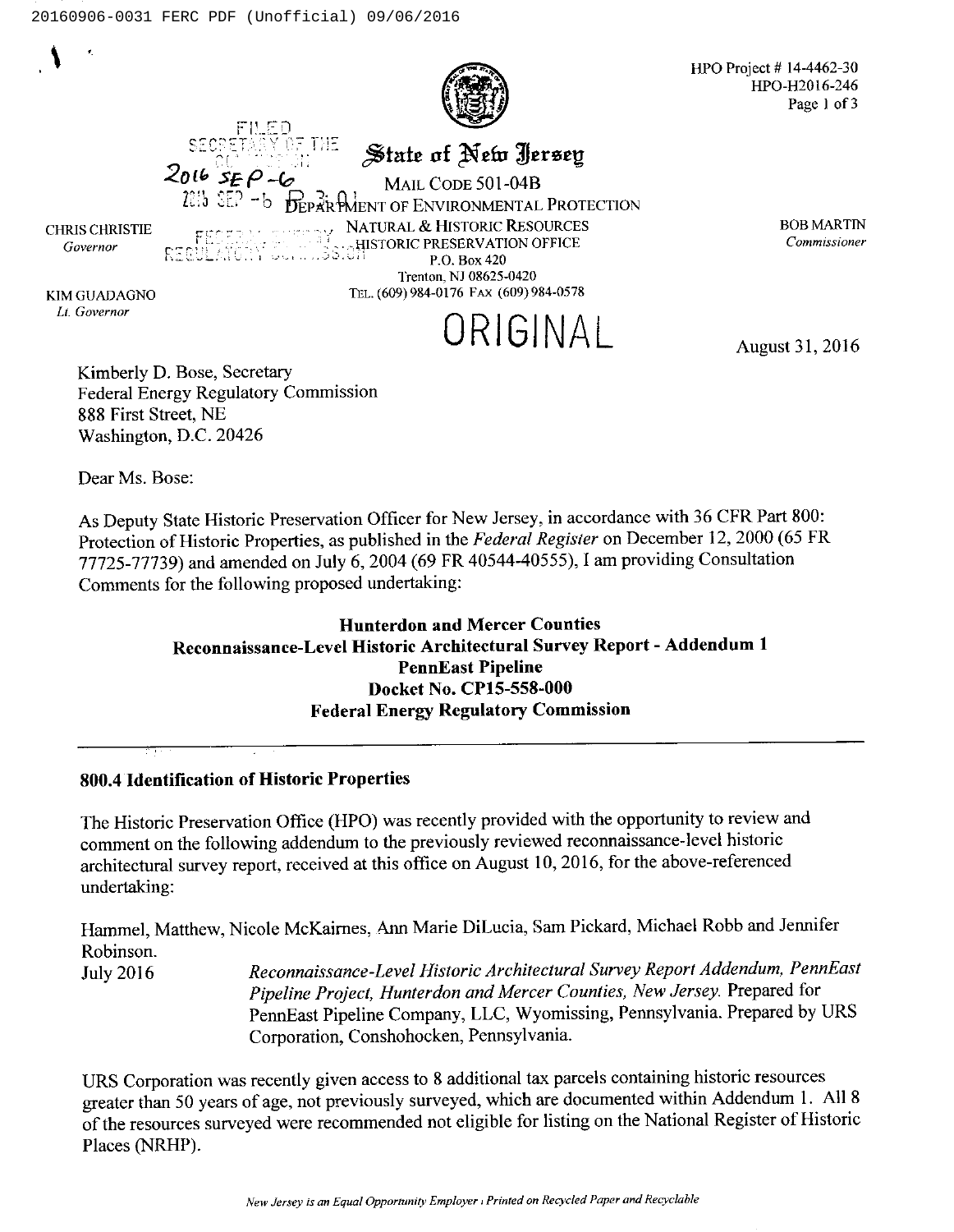The HPO concurs that, based upon the submitted survey forms, the following 8 identified resources do not appear to meet any of the criteria necessary for listing on the National Register of Historic Places:

- Dwelling and associated outbuildings within the Thomas F. Breden Preserve at Milford Bluffs, Ξ Milford-Warren Glen Road, Holland Township, Hunterdon County (URS Field No. HU-0247)
- 310 Milford-Warren Glen Road, Holland Township, Hunterdon County (URS Field No. HU- $\blacksquare$ 0246)
- 38 Hewitt Road, Delaware Township, Hunterdon County (URS Field No. HU-0232) n
- 66 Sanford Road, Delaware Township, Hunterdon County (URS Field No. HU-0248)
- 1469 County Highway 179, West Amwell Township, Hunterdon County (URS Field No. HU-0233)
- 1443 County Highway 179, West Amwell Township, Hunterdon County (URS Field No. HU-0166)
- $\blacksquare$ 756 Brunswick Pike, West Amwell Township, Hunterdon County (URS Field No. HU-0234)
- 340 Pennington-Titusville Road, Hopewell Township, Mercer County (URS Field No. HU-0249)

No further architectural survey work is necessary for the above-referenced properties. The HPO looks forward to receiving archaeological survey of these properties for review and comment, once available.

Please note that it has come to the HPO's attention through public comment that identification-level architectural survey has failed to identify the following circa 1882 single-barrel stone arch bridge: Bridge #D-449 Worman Road over Shoppon's Run. This bridge, located on Worman road in Stockton (Delaware Township) is located within the area of potential effects (APE) for the pipeline right of way (ROW) but was not included in the previously-received survey. The bridge is listed in the inventory of stone arch bridges in the National Register of Historic Places (NRHP) Multiple Property Documentation Form (MPDF) nomination for Historic Bridges of Delaware Township. This MPDF was listed on the New Jersey Register of Historic Places on July 28, 2016 and is currently under review for NHRP listing by the NPS.

In addition to bridges directly within the ROW APE, there is a concern that historic bridges on access routes could be damaged by construction-related vehicles. Although these vehicles may meet posted weight limits, the volume of traffic may be much higher during construction than is typical for these roads. Continued identification should address bridges outside oftax parcels, as well as structures directly adjacent to proposed access routes for construction of the pipeline, which may be affected by an increased volume of heavy vehicle traffic.

## Additional Comments

The submitted addendum generally meets the HPO's Guidelines for Architectural Survey and the HPO appreciates the clear and concise manner in which the survey data were reported for our review. Please note, however, that future submissions should include the resumes of all individuals completing survey forms. We look forward to receiving the additional reconnaissance-level survey reports in this format as access is granted to those properties.

Thank you for providing the opportunity to review and comment on the potential for the abovereferenced undertaking to affect historic properties. The HPO looks forward to receiving additional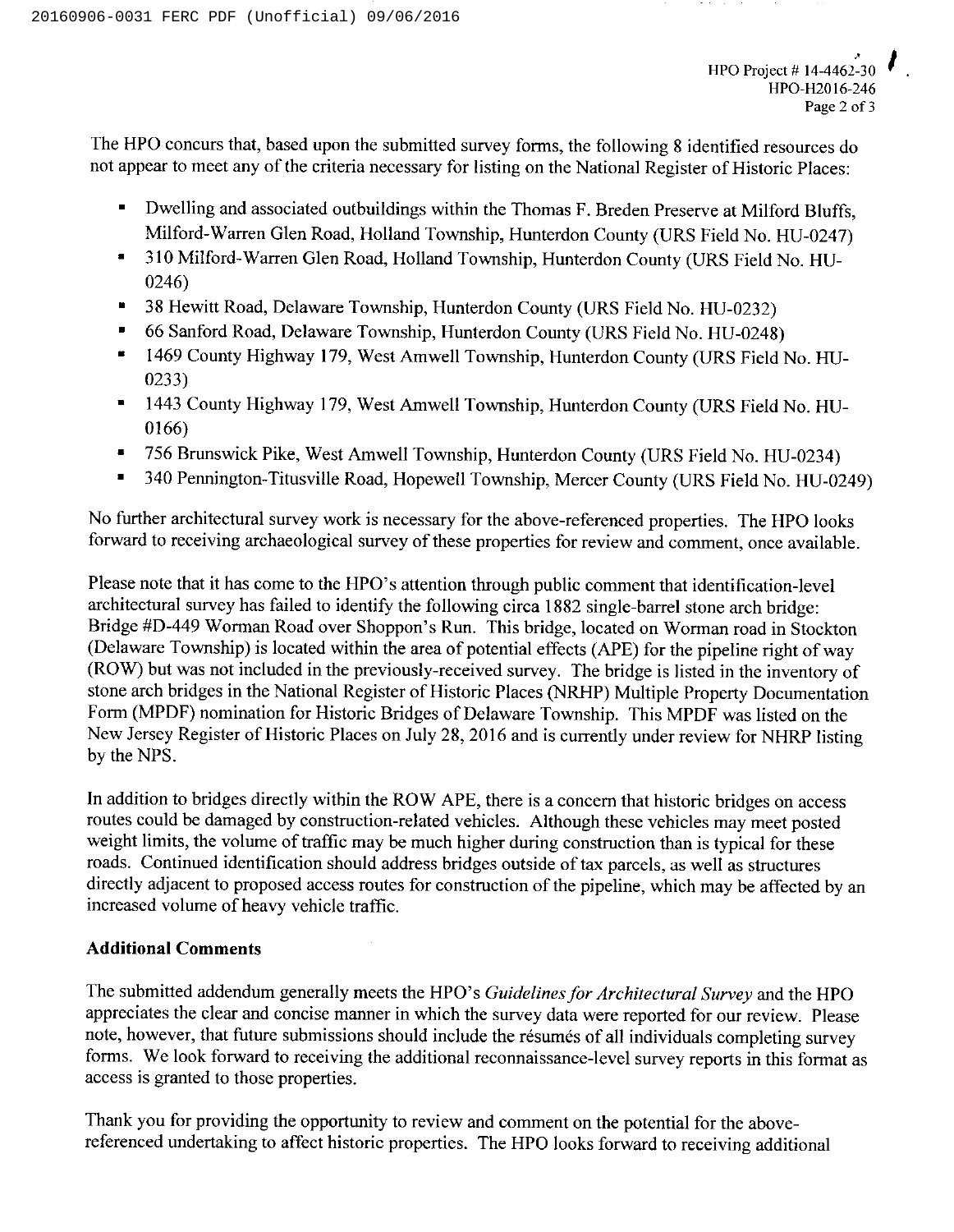$\ddot{\phantom{0}}$  $\mathbf{R}$ 

HPO Project  $# 14-4462-30$ HPO-H2016-246 Page 3 of 3

reconnaissance and intensive-level survey reports to complete identification of historic properties pursuant to 36 CFR § 800.4 from URS. If you have any questions regarding historic architecture, please contact Michelle Craren of my staff at (609) 292-0032 or michelle.craren@dep.nj.gov. Please reference the HPO Project Number 14-4462 in any future calls, emails, or written correspondence in order to expedite our review and response. Thank you.

Sincerely, SINCERCY,<br>Katherine J. Marcopul

Deputy State Historic Preservation Officer

CC: Matt Hamel, URS/AECOM

MC/ef